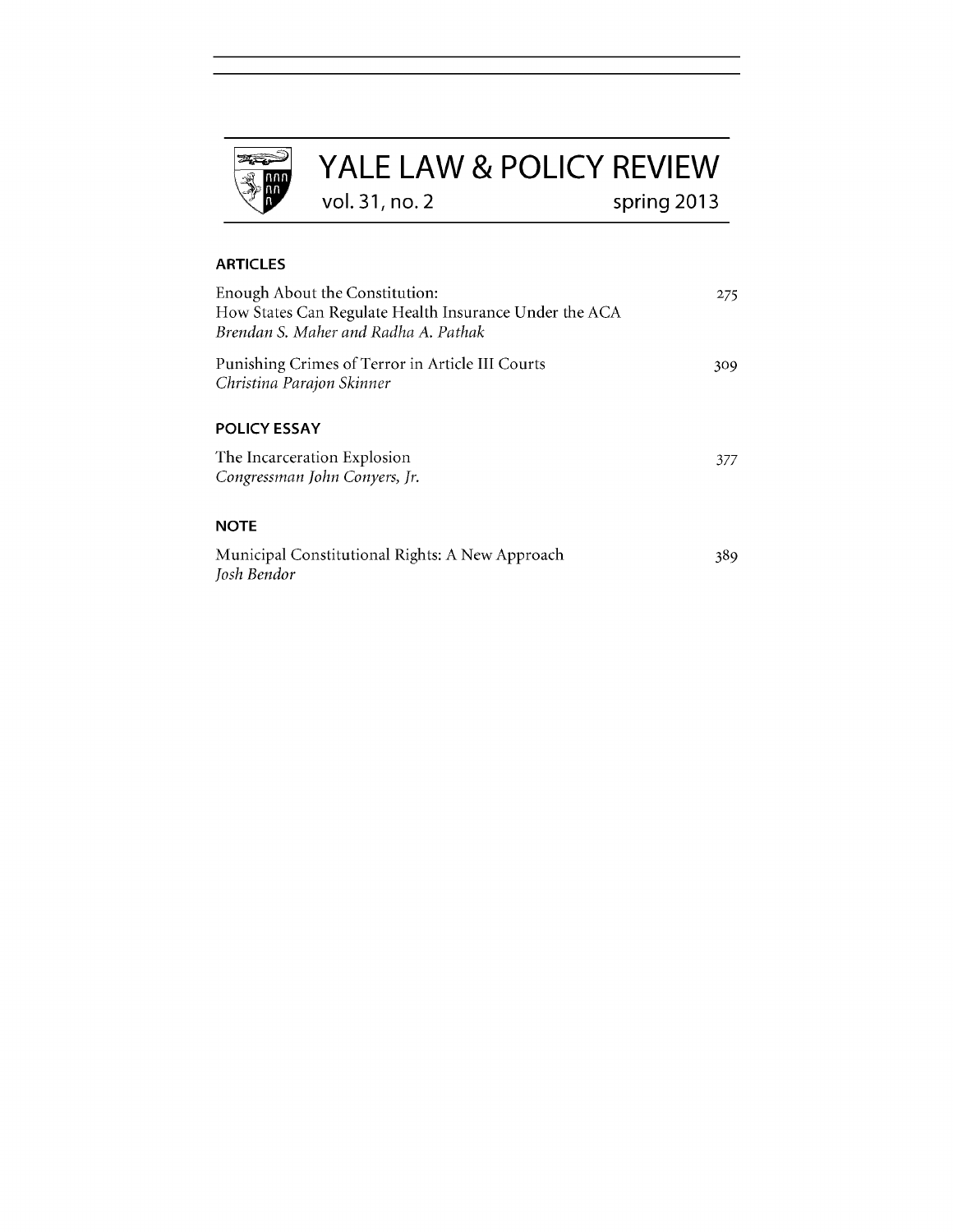

# YALE LAW & POLICY REVIEW<br>vol. 31, no. 2<br>spring 2013 vol. 31, no. 2

Yale Law School New Haven, Connecticut yalelawandpolicy.org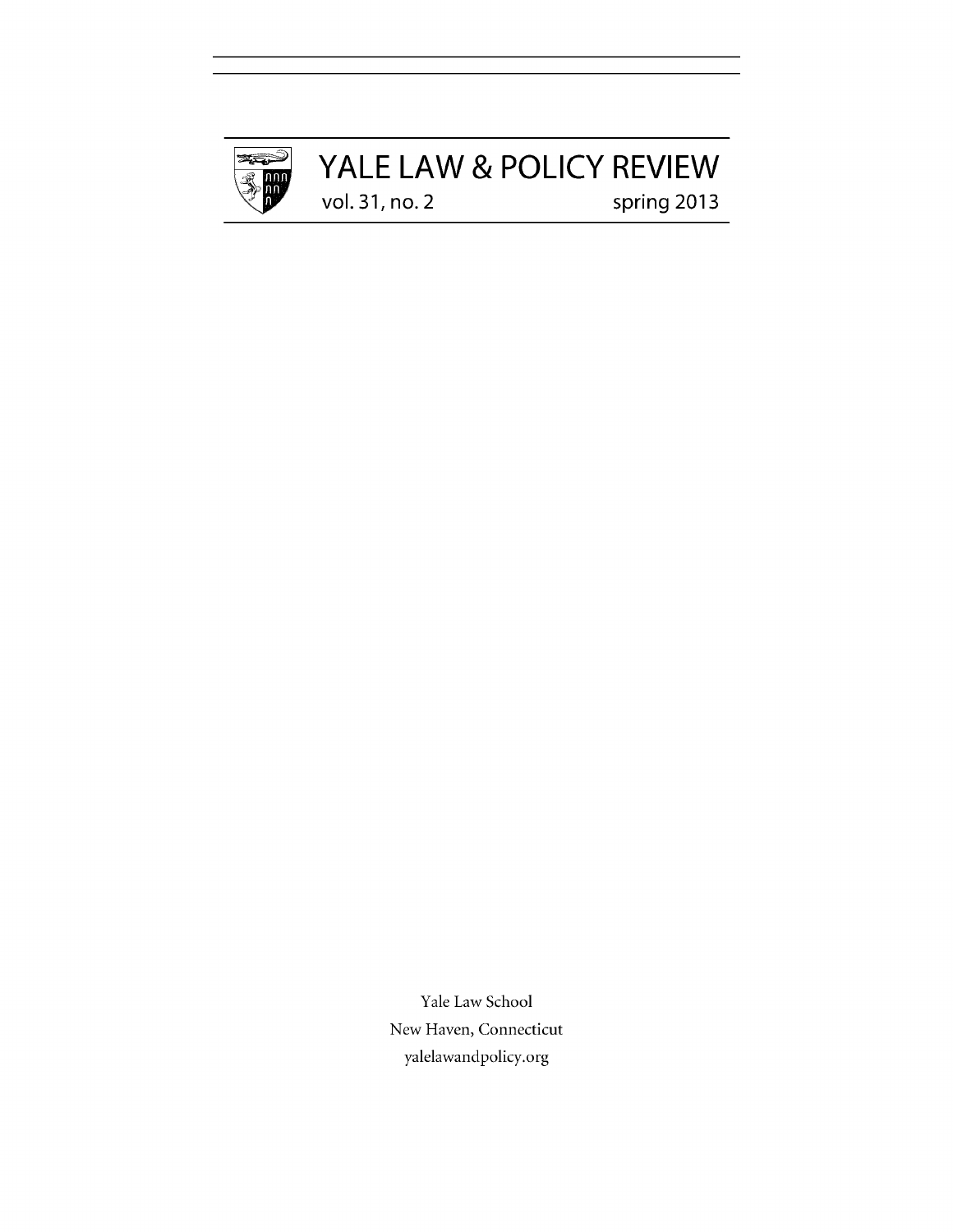#### **YALE LAW & POLICY REVIEW**

Yale Law School **127** Wall Street New Haven, **CT** 06511

**PHONE: (203)** 432-4863 FAX: **(203)** 432-2592 SUBSCRIPTIONS: **(203) 432-7652** ISSN: 0740-8048 http://yalelawandpolicy.org ylpr@yale.edu

*The Yale Law & Policy Review* is published twice each year **by** students of the Yale Law School. Third-class postage is paid at New Haven, Connecticut, and other mailing offices.

### **PUBLICATION POLICY**

*The Review* provides a forum for the discussion of a range of contemporary legal and policy issues. Views expressed in the *Review* are those of the authors and do not reflect the views of the Editorial Members.

*The Review* publishes solicited and unsolicited articles, book reviews, and student-written pieces. Please submit unsolicited manuscripts to the Submissions Editors according to the procedures described on the *Review's* website. Due to the large volume of submissions that we receive, the *Review* does not accept submissions in hard copy or via facsimile.

#### **SUBSCRIPTIONS AND SPECIAL ISSUES**

The subscription rate for institutions is \$30.oo domestic and \$40.00 foreign. The subscription rate for individuals is \$20.oo domestic and **\$30.00** foreign. Payments received **by** institution checks will be billed at institution rates. Subscriptions are automatically renewed unless the *Review* receives a request for cancellation. Issues not received will be supplied free of charge only if a claim for nonreceipt is made within one year after the scheduled mailing date. **All** requests concerning subscriptions and special issues should be addressed to the Subscriptions Department, *Yale Law & Policy Review,* at the above address. Back issues for Volume **1** to the current issue are available from the *Review,* at the above address, for \$20.oo domestic and **\$25.00** foreign, including postage.

#### **COPYRIGHT AND REPRODUCTION**

Articles published in the *Review* may be duplicated for classroom use provided that the author and *the Yale Law & Policy Review* are identified, each copy is distributed at or below cost with proper notice of the copyright affixed, and written notice of the use is given to the Managing Editor, *Yale Law & Policy Review,* at the above address or via e-mail.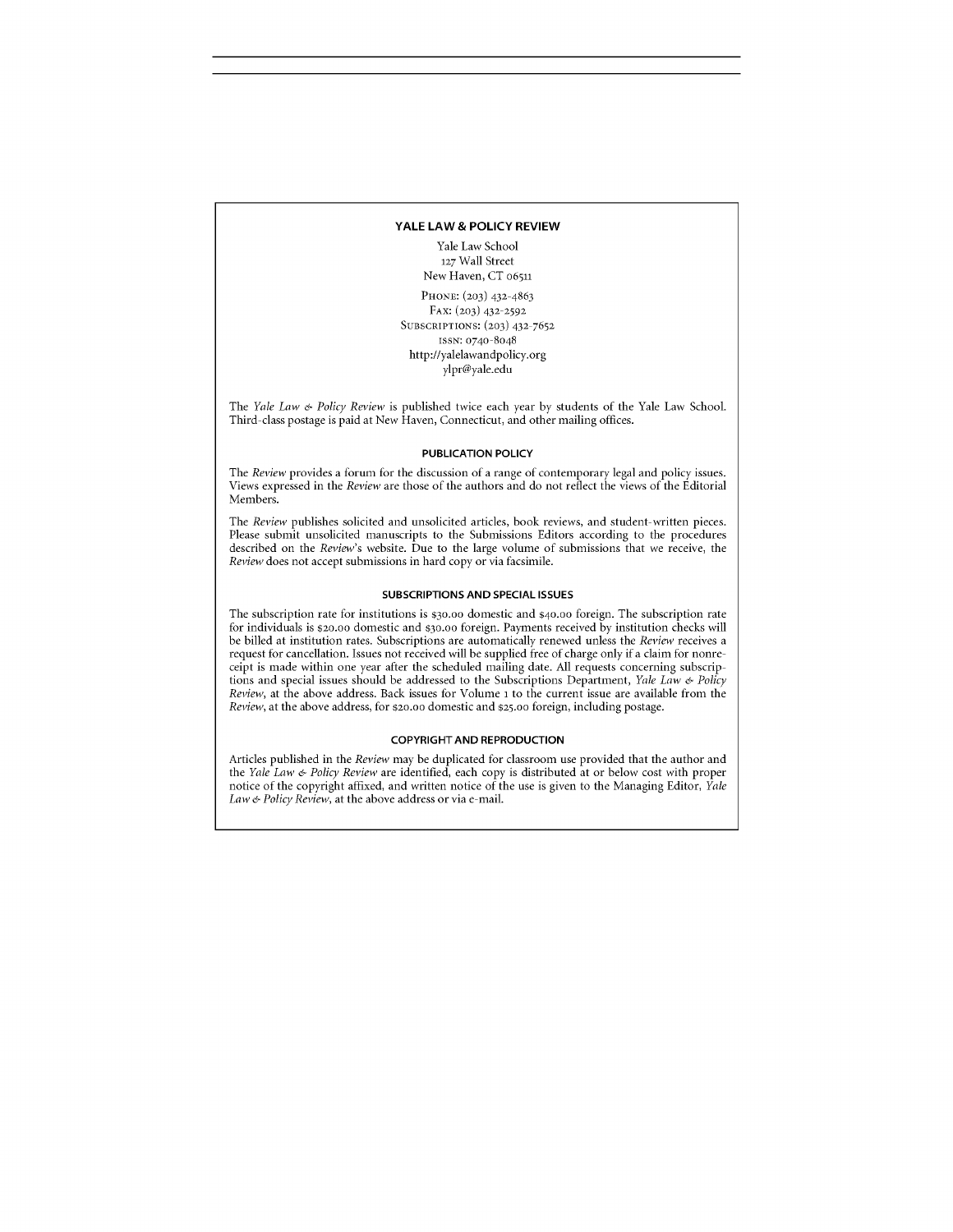

# **YALE LAW & POLICY REVIEW** vol. **31,** no. 2 spring **2013**

**EDITORS-IN-CHIEF**

Nicholas **A.** Nasrallah **&** Jonathan **N.** Soleimani

| <b>MANAGING EDITOR</b>                                  | <b>EXECUTIVE EDITORS</b>                                                                                                      | MANAGING<br>DEVELOPMENT EDITOR      |
|---------------------------------------------------------|-------------------------------------------------------------------------------------------------------------------------------|-------------------------------------|
| Ravi Ramanathan                                         | James Dawson<br>Spencer K. Gilbert<br>David Ryan<br>Eileen Zelek                                                              | Renata Strause                      |
| <b>ARTICLES &amp; ESSAYS</b><br><b>EDITORS</b>          | POLICY EDITORS                                                                                                                | <b>NOTES EDITORS</b>                |
| Gillian Gillers<br>Jessica Reich<br><b>Emily Weigel</b> | Kevin M. Jonke<br>Robbie Scott                                                                                                | Michael Leo Pomeranz<br>Nafees Syed |
| <b>COMMENTS &amp; BOOK</b><br><b>REVIEWS EDITOR</b>     | <b>SUBMISSIONS EDITORS</b>                                                                                                    | YLPR ONLINE EDITORS                 |
| Rachel Shalev                                           | Joshua Bone<br>Conor Clarke<br>Devon Porter<br>Elisé Kraft<br>Ryan McCartney<br>Lise Rahdert<br>Joshua Weiss<br>Rachel Wiener | Michael Taunton<br>Bernice Yu       |
| PRODUCTION EDITOR                                       |                                                                                                                               | ONLINE DEVELOPMENT EDITOR           |
| Jordana Alter Confino<br>Christopher Galiardo           |                                                                                                                               | Marjan Firouzgar                    |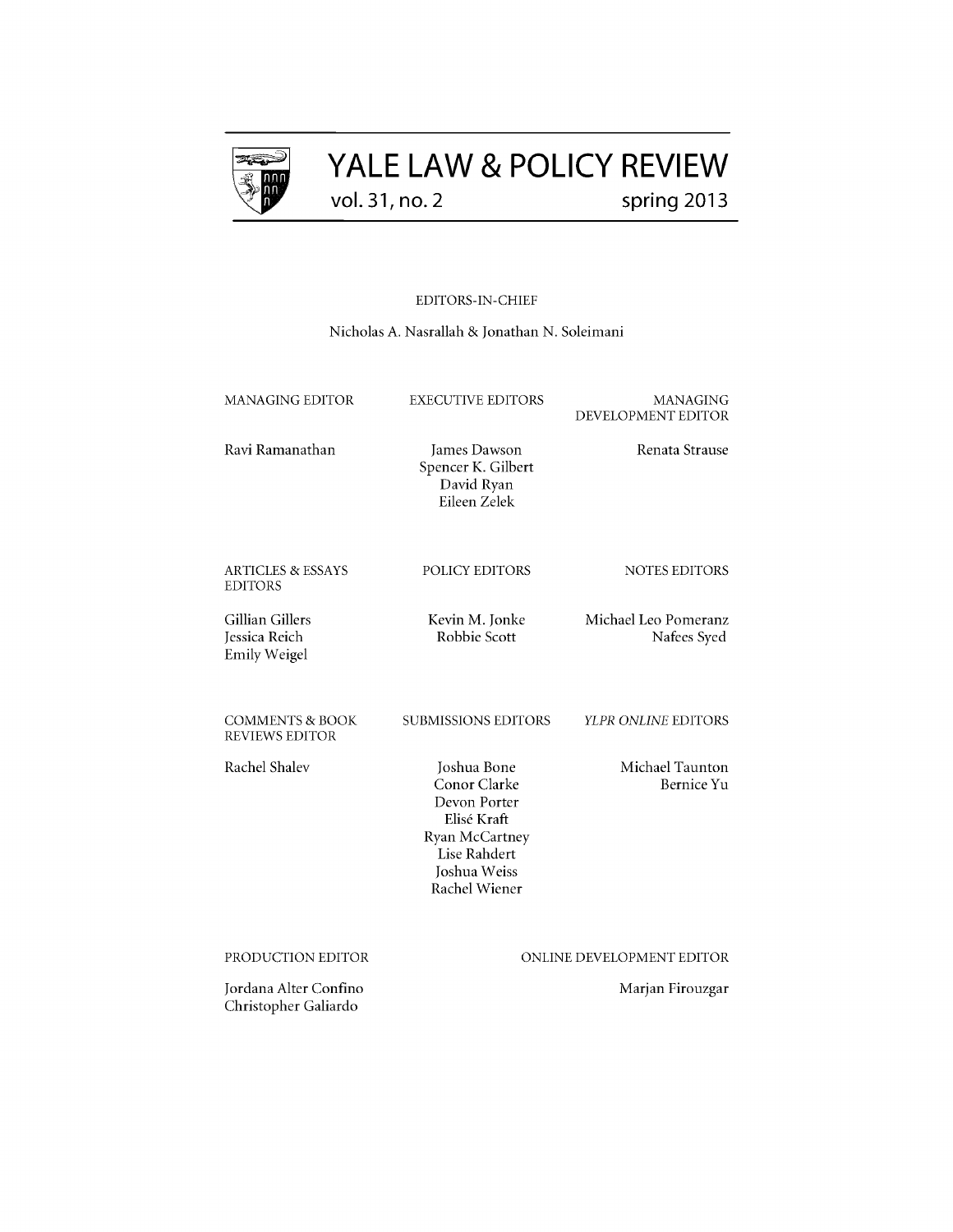### **SENIOR** EDITORS

Raj Borsellino Rebecca Pilar Buckwalter-Poza Andrew Burt Micah Fergenson Michele Goldman

Jonathan Greenstein Shruti Hazra Guianna Henriquez John Langford Erin Miller Celia Rhoads Jane Rosen

Matthew Rubenstein Emma Simson Nikhil Sud Andrew Tutt Max Wertzberger Linda Zang

# EDITORS

Magdey Abdallah Sam Adriance Zachary Arnold\* Jonathan Atkins Emily Barnet\* Rachel Bayefsky Jason Christopher Bertoldi Lauren Biksacky Peter Matthew Bozzo Dustin **J.** Brockner Thomas **N.** Brown\* Trinity Brown William Bruno Elizabeth Chao\* Alyson Cohen Marguerite Colson Ryan Cooper Marcus Curtis\* Allison Davido\* Elizabeth Brodie David Courtney Dixon Alexander M. Djerassi James Anglin Flynn\*

Raphael Graybill Nicholas Handler\* Natalie Hausknecht Sathya Henderson Maya Hodis Jonathan T. Hurley Veronica R. Jordan-Davis Jamil Jivani Rachel Judd Emma Kaufman Samuel Kleiner Zsofia Korosy Ming-Yee Lin Brian Lipshutz Lunar Mai Eric Margulies Cara McClellan Jennifer McTiernan Matthew Mellema Benjamin Moskowitz Jordan Xavier Navarrette\* Erica Newland Amanda Parsons\*

Peter Picht Daniel Randolph Stanley Richards Yenisey Rodriguez Daniella Rohr Joseph M. Sanderson\* Roberto Saldaña Reed Schuler Emily Schofield\* Reema Shah Andrew **Shipley** Shai Sokolow Silverman Roseanna Sommers Avi Sutton Alexander Tabloff\* Mordechai Treiger Eric **A.** Van Nostrand Julie Veroff Lisa Wang Adrien Weibgen Paige Wilson Theodore Wojcik Mary Yanik

**\*** Lead Editor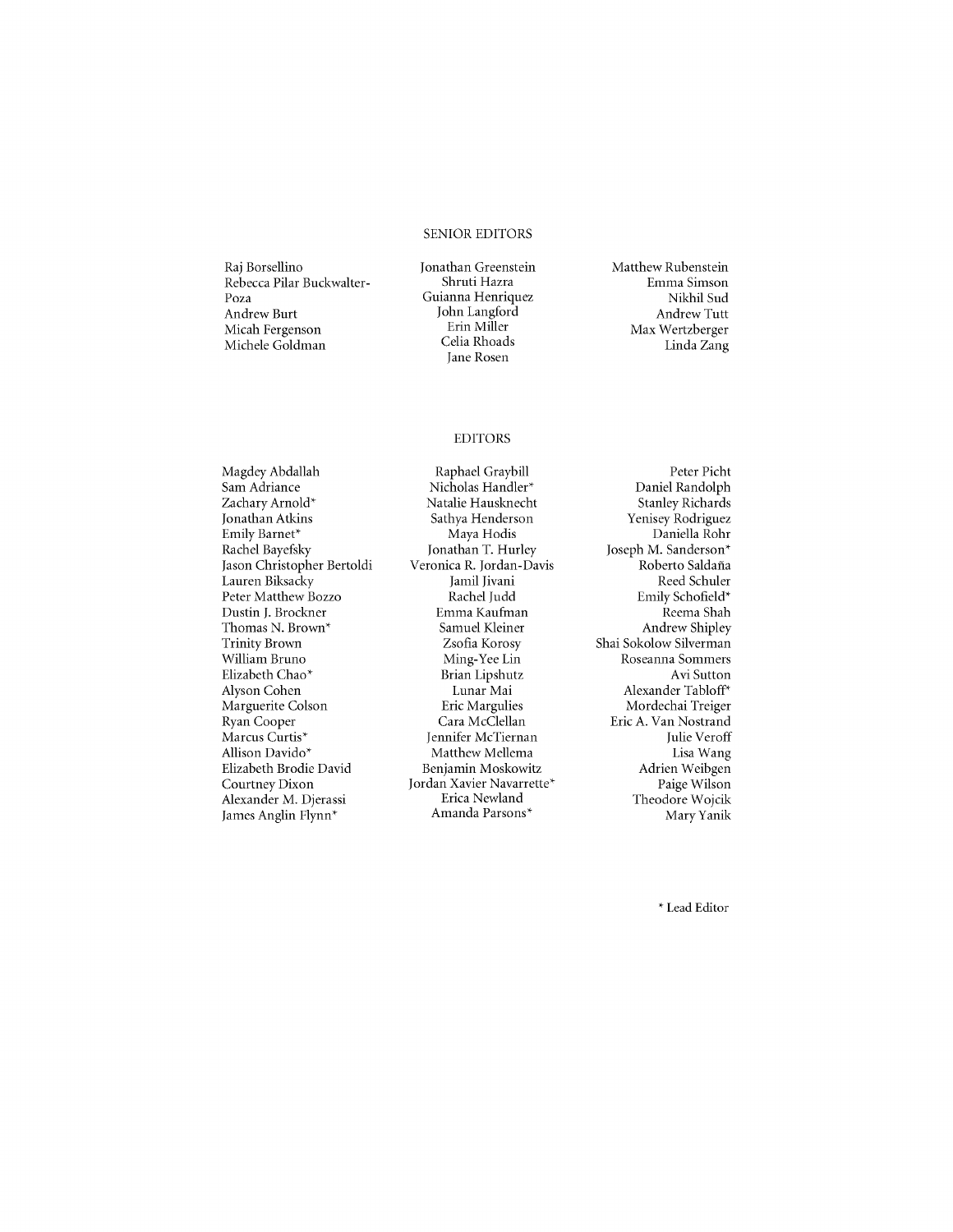# ADVISORY BOARD

**ANNE** L. **ALSTOTT** *Jacquin D. Biernan Professor in Taxation* Yale Law School

JACK M. BALKIN *Knight Professor of Constitutional Law and the First Amendment* Yale Law School

> **RUSSELL** B. BALIKIAN *Editor-in-Chief Volume 30* Yale Law **&** Policy Review

ROSA BROOKS *Professor ofLaw* Georgetown University Law Center

THE HONORABLE JOSE **A. CABRANES U.S.** Court of Appeals Second Circuit

> **OWEN** M. **FISS** *Sterling Profes or Emeritus of Law and Professorial Lecturer in Law* Yale Law School

**PAUL** GEWIRTZ *Potter Stewart Professor of Constitutional Law and Director, The China Center* Yale Law School

**JACOB S.** HACKER *Stanley B. Resor Professor of Political Science and Director, Institution for Social and Policy Studies* Yale University

> **PAMELA** HARRIS *Visiting Professor of Law* Georgetown University Law Center

**DAN** M. **KAHAN** *Elizabeth K. Dollard Professor ofLaw and Professor ofPsychology* Yale Law School

**DOUGLAS** KYSAR *Deputy Dean and Joseph M. Field '55 Professor ofLaw* Yale Law School

**JONATHAN** R. MACEY *Sam Harris Professor of Corporate Law, Corporate Finance, and Securities Law* Yale Law School

> JERRY L. MASHAW *Sterling Professor ofLaw* Yale Law School

**KASDIN E.** MILLER *Editor-in-Chief Volume 30* Yale Law **&** Policy Review

THE HONORABLE WILLIAM H. PRYOR, JR. **U.S.** Court of Appeals Eleventh Circuit

PETER H. **SCHUCK** *Simeon E Baldwin Professor Emeritus of Law* Yale Law School

> KATE STITH *Lafayette S. Foster Professor ofLaw* Yale Law School

THE HONORABLE MYRON H. **THOMPSON U.S.** District Court Middle District of Alabama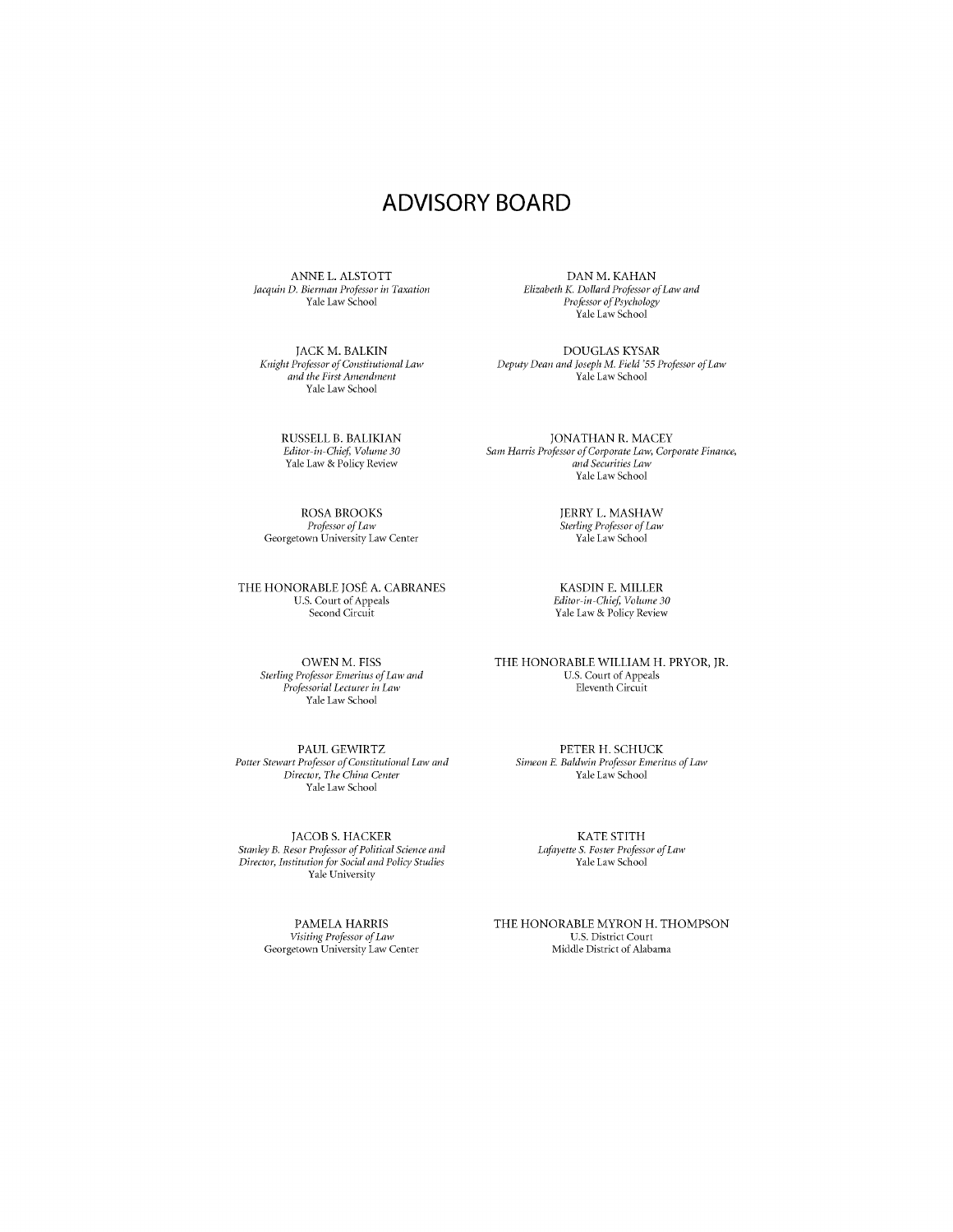# **YALE LAW SCHOOL**

# **Officers of Administration**

Richard Charles Levin, B.A., B.Litt., Ph.D., President of the University Peter Salovey, A.B., M.A., Ph.D., President-Elect of the University Benjamin Polak, B.A., M.A., Ph.D., Provost of the University Robert **C.** Post, **J.D.,** Ph.D., Dean Douglas Kysar, B.A., **J.D.,** Deputy Dean **S.** Blair Kauffman, **J.D.,** LL.M., M.L.L., Law Librarian Megan **A.** Barnett, B.A., **J.D.,** Associate Dean Toni Hahn Davis, **J.D.,** LL.M., Associate Dean Brent Dickman, B.B.A., M.B.A., Associate Dean Mark LaFontaine, B.A., **J.D.,** Associate Dean Kathleen B. Overly, **J.D., Ed.D.,** Associate Dean Asha Rangappa, A.B., **J.D.,** Associate Dean

### Mike K. Thompson, M.B.A., **J.D.,** Associate Dean

### **Faculty Emeriti**

Guido Calabresi, LL.B., Dr.Jur., LL.D., D.Phil., H.Litt.D., D.Poli.Sci., Sterling Professor Emeritus of Law and Professorial Lecturer in Law

Dennis **E.** Curtis, B.S., LL.B., Clinical Professor Emeritus of Law and Professorial Lecturer in Law Harlon Leigh Dalton, A.B., **J.D.,** Professor Emeritus of Law

- Mirjan Radovan Damaska, LL.B., Dr.Jur., Sterling Professor Emeritus of Law and Professorial Lecturer in Law
- Drew **S.** Days III, B.A., LL.B., Alfred M. Rankin Professor Emeritus of Law and Professorial Lecturer in Law Jan Ginter Deutsch, LL.B., Ph.D., Walter Hale Hamilton Professor Emeritus of Law and Professorial

Lecturer in Law

Owen M. Fiss, M.A., LL.B., Sterling Professor Emeritus of Law and Professorial Lecturer in Law

Robert W. Gordon, A.B., **J.D.,** Chancellor Kent Professor Emeritus of Law and Legal History

Michael **J.** Graetz, B.B.A., LL.B., LL.D., Justus **S.** Hotchkiss Professor Emeritus of Law and Professorial Lecturer in Law

Quintin Johnstone, **J.D., J.S.D.,** Justus **S.** Hotchkiss Professor Emeritus of Law

Caroll L. Lucht, M.S.W., **J.D.,** Clinical Professor Emeritus of Law, Supervising Attorney, and Professorial Lecturer in Law

Carol M. Rose, **J.D.,** Ph.D., Gordon Bradford Tweedy Professor Emeritus of Law and Organization and Professorial Lecturer in Law

Peter H. Schuck, **J.D.,** LL.M., Simeon **E.** Baldwin Professor Emeritus and Professor (Adjunct) of Law John **G.** Simon, LL.B., LL.D., Augustus **E.** Lines Professor Emeritus of Law and Professorial Lecturer in Law

Robert **A.** Solomon, B.A., **J.D.,** Clinical Professor Emeritus of Law Stephen Wizner, A.B., **J.D.,** William **0.** Douglas Clinical Professor Emeritus of Law, Supervising Attorney, and Professorial Lecturer in Law

### **Faculty**

Bruce Ackerman, B.A., LL.B., Sterling Professor of Law and Political Science t Muneer I. Ahmad, A.B., **J.D.,** Clinical Professor of Law Anne L. Alstott, A.B., **J.D.,** Jacquin **D.** Bierman Professor in Taxation Akhil Reed Amar, B.A., **J.D.,** Sterling Professor of Law Ian Ayres, **J.D.,** Ph.D., William K. Townsend Professor of Law t Jack M. Balkin, **J.D.,** Ph.D., Knight Professor of Constitutional Law and the First Amendment Aharon Barak, LL.M., Dr.Jur., Visiting Professor of Law and Gruber Global Constitutionalism Fellow (fall term) Lea Brilmayer, **J.D.,** LL.M., Howard M. Holtzmann Professor of International Law Richard R.W. Brooks, Ph.D., **J.D.,** Leighton Homer Surbeck Professor of Law Robert Amsterdam Burt, M.A., **J.D.,** Alexander M. Bickel Professor of Law (fall term) Guido Calabresi, LL.B., Dr.Jur., LL.D., D.Phil., H.Litt.D., D.Poli.Sci., Sterling Professor Emeritus of Law and Professorial Lecturer in Law t Stephen Lisle Carter, B.A., **J.D.,** William Nelson Cromwell Professor of Law Amy Chua, A.B., **J.D.,** John M. Duff, Jr. Professor of Law Dennis **E.** Curtis, B.S., LL.B., Clinical Professor Emeritus of Law and Professorial Lecturer in Law Harlon Leigh Dalton, B.A., **J.D.,** Professor Emeritus of Law Mirjan Radovan Damaska, LL.B., Dr.Jur., Sterling Professor Emeritus of Law and Professorial Lecturer in Law Toni Hahn Davis, **J.D.,** LL.M., Associate Dean Drew **S.** Days III, B.A., LL.B., Alfred M. Rankin Professor Emeritus of Law and Professorial Lecturer in Law Jan Ginter Deutsch, LL.B., Ph.D., Walton Hale Hamilton Professor Emeritus of Law and Professorial Lecturer in Law Brent Dickman, B.B.A., M.B.A., Associate Dean Fiona M. Doherty, B.A., **J.D.,** Clinical Associate Professor of Law Steven Barry Duke, **J.D.,** LL.M., Professor of Law Robert **C.** Ellickson, A.B., LL.B., Walter **E.** Meyer Professor of Property and Urban Law (spring term) Edwin Donald Elliott, B.A., **J.D.,** Professor (Adjunct) of Law t William **N.** Eskridge, Jr., M.A., **J.D.,** John **A.** Garver Professor of Jurisprudence f Daniel **C.** Esty, M.A., **J.D.,** Hillhouse Professor of Environmental Law and Policy, School of Forestry **&** Environmental Studies; and Clinical Professor of Environmental Law and Policy, Law School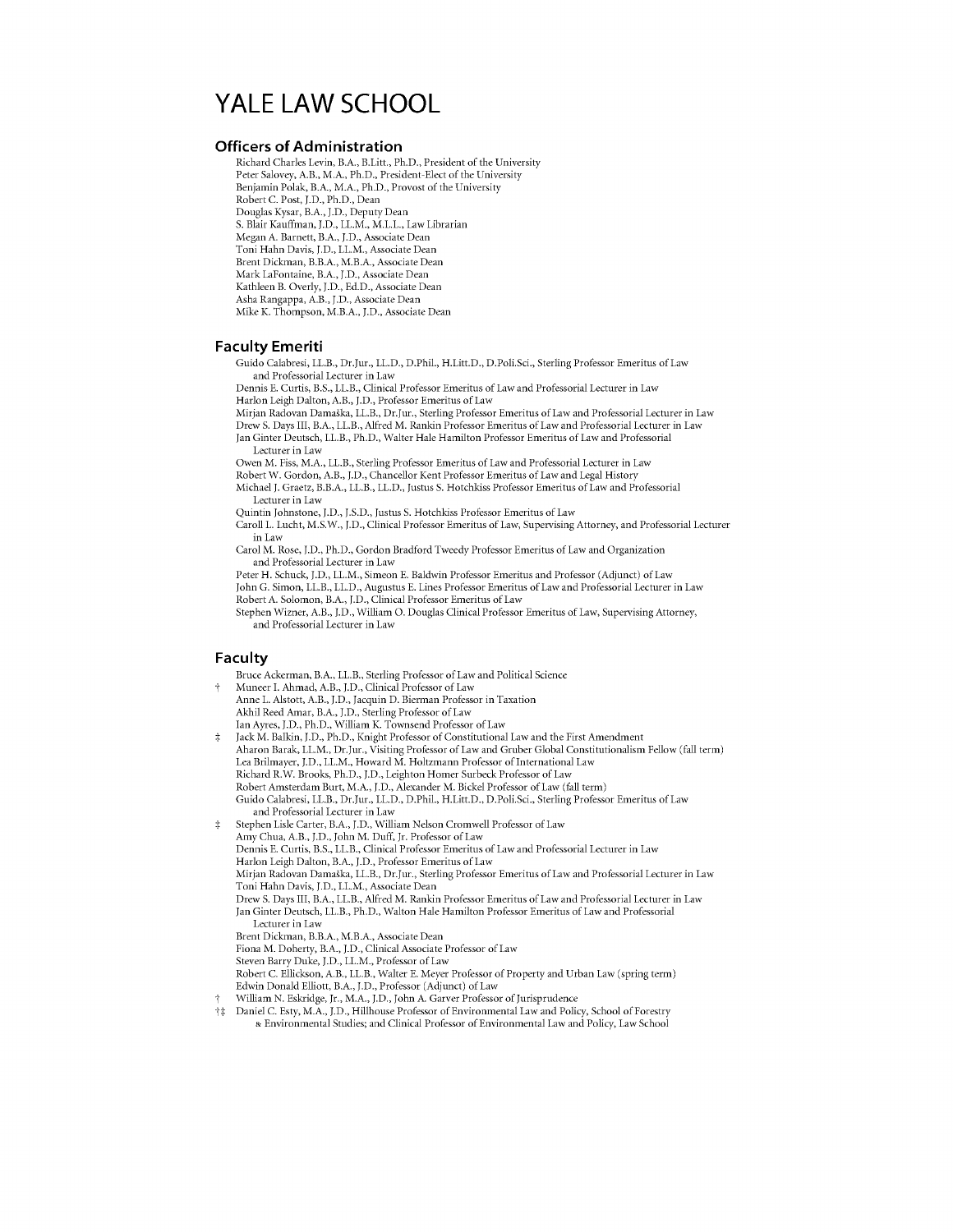| ŧ<br>$\ddagger$ | Jeffrey Fagan, M.E., M.S., Ph.D., Florence Rogatz Visiting Professor of Law (spring term)<br>Owen M. Fiss, M.A., LL.B., Sterling Professor Emeritus of Law and Professorial Lecturer in Law<br>James Forman, Jr., A.B., J.D., Clinical Professor of Law<br>Heather K. Gerken, A.B., J.D., J. Skelly Wright Professor of Law<br>Paul Gewirtz, A.B., J.D., Potter Stewart Professor of Constitutional Law |
|-----------------|---------------------------------------------------------------------------------------------------------------------------------------------------------------------------------------------------------------------------------------------------------------------------------------------------------------------------------------------------------------------------------------------------------|
|                 | Abbe R. Gluck, B.A., J.D., Associate Professor of Law<br>Robert W. Gordon, A.B., J.D., Chancellor Kent Professor Emeritus of Law and Legal History and Professor                                                                                                                                                                                                                                        |
|                 | (Adjunct) of Law (fall term)                                                                                                                                                                                                                                                                                                                                                                            |
|                 | Michael J. Graetz, B.B.A., LL.B., LL.D., Justus S. Hotchkiss Professor Emeritus of Law and Professorial<br>Lecturer in Law (fall term)                                                                                                                                                                                                                                                                  |
|                 | David Singh Grewal, J.D., Ph.D., Associate Professor of Law<br>Dieter Grimm, LL.M., Dr.Jur., Visiting Professor of Law and Gruber Global Constitutionalism Fellow                                                                                                                                                                                                                                       |
|                 | (spring term)                                                                                                                                                                                                                                                                                                                                                                                           |
|                 | Henry B. Hansmann, J.D., Ph.D., Oscar M. Ruebhausen Professor of Law<br>Robert D. Harrison, J.D., Ph.D., Lecturer in Legal Method                                                                                                                                                                                                                                                                       |
|                 | Oona A. Hathaway, B.A., J.D., Gerard C. and Bernice Latrobe Smith Professor of International Law                                                                                                                                                                                                                                                                                                        |
|                 | Roderick M. Hills, B.A., J.D., Anne Urowsky Visiting Professor of Law<br>Edward J. Janger, B.A., J.D., Visiting Professor of Law (fall term)                                                                                                                                                                                                                                                            |
|                 | Quintin Johnstone, J.D., J.S.D., Justus S. Hotchkiss Professor Emeritus of Law                                                                                                                                                                                                                                                                                                                          |
| Ť               | Christine Jolls, J.D., Ph.D., Gordon Bradford Tweedy Professor of Law and Organization                                                                                                                                                                                                                                                                                                                  |
| ŧ               | Dan M. Kahan, B.A., J.D., Elizabeth K. Dollard Professor of Law and Professor of Psychology<br>Paul W. Kahn, J.D., Ph.D., Robert W. Winner Professor of Law and the Humanities                                                                                                                                                                                                                          |
|                 | Amy Kapczynski, M. Phil., M.A., J.D., Associate Professor of Law                                                                                                                                                                                                                                                                                                                                        |
|                 | S. Blair Kauffman, J.D., LL.M., M.L.L., Law Librarian and Professor of Law                                                                                                                                                                                                                                                                                                                              |
|                 | Amalia D. Kessler, M.A., J.D., Ph.D., Sidley Austin-Robert D. McLean '70 Visiting Professor of Law (fall term)                                                                                                                                                                                                                                                                                          |
|                 | Daniel J. Kevles, B.A., Ph.D., Professor (Adjunct) of Law (fall term)                                                                                                                                                                                                                                                                                                                                   |
| ŧ<br>$\dagger$  | Alvin Keith Klevorick, M.A., Ph.D., John Thomas Smith Professor of Law and Professor of Economics<br>Harold Hongju Koh, A.B., J.D., Sterling Professor of International Law                                                                                                                                                                                                                             |
|                 | Anthony Townsend Kronman, J.D., Ph.D., Sterling Professor of Law                                                                                                                                                                                                                                                                                                                                        |
|                 | Douglas Kysar, B.A., J.D., Deputy Dean and Joseph M. Field '55 Professor of Law                                                                                                                                                                                                                                                                                                                         |
|                 | John H. Langbein, LL.B., Ph.D., Sterling Professor of Law and Legal History                                                                                                                                                                                                                                                                                                                             |
|                 | Justin Levitt, M.P.A., J.D., Visiting Associate Professor of Law (spring term)                                                                                                                                                                                                                                                                                                                          |
| ŧ               | Yair Listokin, Ph.D., J.D., Associate Professor of Law<br>Carroll L. Lucht, M.S.W., J.D., Clinical Professor Emeritus of Law, Supervising Attorney, and Professorial Lecturer<br>in Law                                                                                                                                                                                                                 |
| Ť               | Jonathan R. Macey, A.B., J.D., Sam Harris Professor of Corporate Law, Corporate Finance, and Securities Law                                                                                                                                                                                                                                                                                             |
|                 | Luís Miguel Poiares Pessoa Maduro, Lic. en Derecho (J.D.), Ph.D., Visiting Professor of Law and Gruber Global<br>Constitutionalism Fellow (fall term)                                                                                                                                                                                                                                                   |
|                 | Chibli Mallat, LL.M., Ph.D., Visiting Professor of Law and Oscar M. Ruebhausen Distinguished Senior Fellow                                                                                                                                                                                                                                                                                              |
|                 | (fall term)                                                                                                                                                                                                                                                                                                                                                                                             |
|                 | Joseph G. Manning, A.M., Ph.D., Professor (Adjunct) of Law (fall term)                                                                                                                                                                                                                                                                                                                                  |
|                 | David Marcus, B.A., J.D., Maurice R. Greenberg Visiting Professor of Law<br>Daniel Markovits, D.Phil., J.D., Guido Calabresi Professor of Law                                                                                                                                                                                                                                                           |
|                 | Jerry L. Mashaw, LL.B., Ph.D., Sterling Professor of Law (fall term)                                                                                                                                                                                                                                                                                                                                    |
|                 | Braxton McKee, M.D., Associate Professor (Adjunct) of Law (fall term)                                                                                                                                                                                                                                                                                                                                   |
| Ť               | Tracey L. Meares, B.S., J.D., Walton Hale Hamilton Professor of Law                                                                                                                                                                                                                                                                                                                                     |
|                 | Noah Messing, B.A., J.D., Lecturer in the Practice of Law and Legal Writing                                                                                                                                                                                                                                                                                                                             |
|                 | Jeffrey A. Meyer, B.A., J.D., Visiting Professor of Law<br>Alice Miller, B.A., J.D., Associate Professor (Adjunct) of Law (spring term)                                                                                                                                                                                                                                                                 |
|                 | Nicholas Parrillo, M.A., J.D., Associate Professor of Law                                                                                                                                                                                                                                                                                                                                               |
|                 | Jean Koh Peters, A.B., J.D., Sol Goldman Clinical Professor of Law and Supervising Attorney                                                                                                                                                                                                                                                                                                             |
|                 | Thomas Pogge, Dipl., Ph.D., Professor (Adjunct) of Law (spring term)                                                                                                                                                                                                                                                                                                                                    |
|                 | Robert C. Post, J.D., Ph.D., Dean and Sol & Lillian Goldman Professor of Law<br>J.L. Pottenger, Jr., A.B., J.D., Nathan Baker Clinical Professor of Law and Supervising Attorney                                                                                                                                                                                                                        |
|                 | Claire Priest, J.D., Ph.D., Professor of Law                                                                                                                                                                                                                                                                                                                                                            |
|                 | George L. Priest, B.A., J.D., Edward J. Phelps Professor of Law and Economics and Kauffman Distinguished                                                                                                                                                                                                                                                                                                |
|                 | Research Scholar in Law, Economics, and Entrepreneurship                                                                                                                                                                                                                                                                                                                                                |
| ŧ               | William Michael Reisman, LL.B., LL.M., J.S.D., Myres S. McDougal Professor of International Law                                                                                                                                                                                                                                                                                                         |
| $\ddagger$<br>ŧ | Judith Resnik, B.A., J.D., Arthur Liman Professor of Law<br>Roberta Romano, M.A., J.D., Sterling Professor of Law                                                                                                                                                                                                                                                                                       |
|                 | Carol M. Rose, J.D., Ph.D., Gordon Bradford Tweedy Professor Emeritus of Law and Organization,                                                                                                                                                                                                                                                                                                          |
|                 | and Professorial Lecturer in Law                                                                                                                                                                                                                                                                                                                                                                        |
|                 | Susan Rose-Ackerman, B.A., Ph.D., Henry R. Luce Professor of Jurisprudence (Law School and Department                                                                                                                                                                                                                                                                                                   |
|                 | of Political Science)                                                                                                                                                                                                                                                                                                                                                                                   |
|                 | Jed Rubenfeld, A.B., J.D., Robert R. Slaughter Professor of Law<br>Jennifer Prah Ruger, Ph.D., M.S.L., Associate Professor (Adjunct) of Law (spring term)                                                                                                                                                                                                                                               |
|                 | William M. Sage, M.D., J.D., Visiting Professor of Law (spring term)                                                                                                                                                                                                                                                                                                                                    |

Peter H. Schuck, M.A., **J.D.,** LL.M., Simeon **E.** Baldwin Professor Emeritus and Professor (Adjunct) of Law (fall term)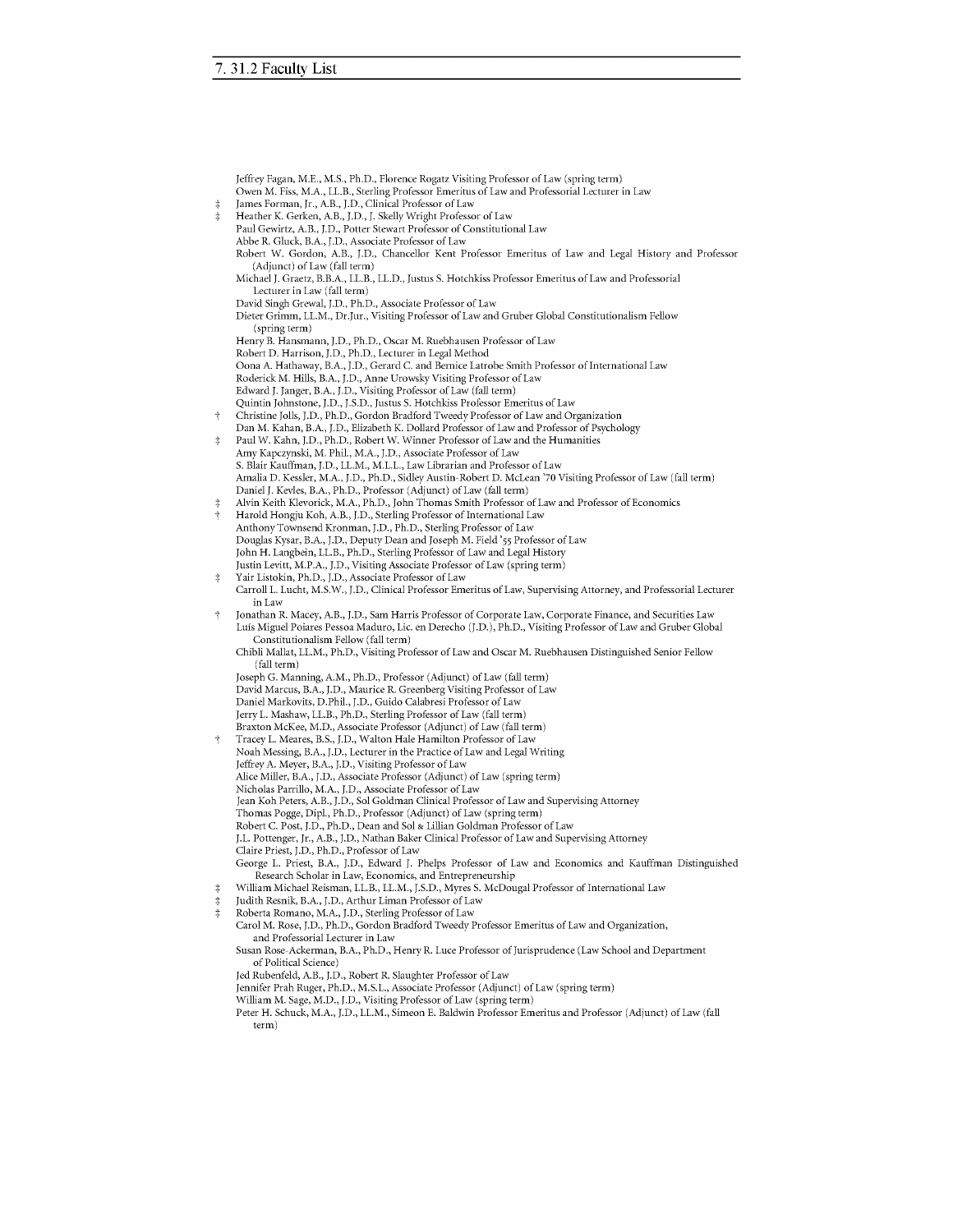Vicki Schultz, B.A., **J.D.,** Ford Foundation Professor of Law **\*** Alan Schwartz, B.S., LL.B., Sterling Professor of Law Ian Shapiro, **J.D.,** Ph.D., Professor (Adjunct) of Law (spring term) *t* Scott *J.* Shapiro, **J.D.,** Ph.D., Charles F. Southmayd Professor of Law and Professor of Philosophy Robert J. Shiller, B.A., Ph.D., Professor (Adjunct) of Law (spring term) Reva Siegel, M.Phil., **J.D.,** Nicholas deB. Katzenbach Professor of Law Norman I. Silber, Ph.D., **J.D.,** Visiting Professor of Law James *J.* Silk, M.A., **J.D.,** Clinical Professor of Law John **G.** Simon, LL.B., LL.D., Augustus **E.** Lines Professor Emeritus of Law and Professorial Lecturer in Law Robert **A.** Solomon, B.A., **J.D.,** Clinical Professor Emeritus of Law Richard Squire, M.B.A., **J.D.,** Florence Rogatz Visiting Professor of Law Stephanie M. Stern, B.A., **J.D.,** Irving **S.** Ribicoff Visiting Associate Professor of Law (fall term) Richard B. Stewart, M.A., LL.B., Visiting Professor of Law (fall term) *t* Kate Stith, M.P.P., **J.D.,** Lafayette **S.** Foster Professor of Law Alec Stone Sweet, M.A., Ph.D., Leitner Professor of International Law, Politics, and International Studies Tom Richard Tyler, M.A. Ph.D., Macklin Fleming Professor of Law and Professor of Psychology Patrick Weil, M.B.A., Ph.D., Visiting Professor of Law (fall term) James **Q.** Whitman, **J.D.,** Ph.D., Ford Foundation Professor of Comparative and Foreign Law Abraham Wickelgren, **J.D.,** Ph.D., Florence Rogatz Visiting Professor of Law Luzius Wildhaber, Dr. Jur., LL.M., **J.S.D.,** Visiting Professor of Law and Gruber Global Constitutionalism Fellow (fall term) Ralph Karl Winter, Jr., M.A.H., LL.B., Professor (Adjunct) of Law

**\*** Michael *J.* Wishnie, B.A., **J.D.,** Clinical Professor of Law and Director, Jerome **N.** Frank Legal Services Organization John Fabian Witt, **J.D.,** Ph.D., Allen H. Duffy Class of 1960 Professor of Law Stephen Wizner, A.B., **J.D.,** William **0.** Douglas Clinical Professor Emeritus of Law, Supervising Attorney, and Professorial Lecturer in Law

Gideon Yaffe, A.B., Ph.D., Professor of Law and Professor of Philosophy Howard V. Zonana, B.A., M.D., Professor of Psychiatry and Clinical Professor (Adjunct) of Law

*On leave of absence, fall term, 2012.* 

*\* On leave ofabsence, spring term,* **2013.**

### **Lecturers in Legal Research**

Margaret Chisholm, **M.L.S., J.D.** Jason Eiseman, B.A., **M.L.S.** Julie Graves Krishnaswami, **J.D.,** M.L.I.S. Ryan Harrington, **J.D., M.L.S.** Evelyn Ma, **J.D., M.L.S.** Teresa Miguel, **J.D., M.L.S.** John B. Nann, **M.S., J.D.** Fred R. Shapiro, **M.S., J.D.** Daniel Wade, **M.S., J.D.** Michael Widener, B.A., **M.L.S.**

### **Lecturers in Law**

John **C.** Balzano, M.A., **J.D.** Nicholas Bramble, M.A., **J.D.** Cynthia Carr, **J.D.,** LL.M. Adam **S.** Cohen, A.B., **J.D.** Linda Greenhouse, B.A., **M.S.L.,** Joseph Goldstein Lecturer in Law Adam Grogg, M.Phil., **J.D.** Lucas Guttentag, A.B., **J.D.** Bruce Ho, M.E.M., **J.D.** Jamie P. Horsley, M.A., **J.D.** Margot **E.** Kaminski, B.A., **J.D.** Katherine Kennedy, A.B., **J.D.,** Timothy B. Atkeson Environmental Lecturer in Law Alex **A.** Knopp, B.A., **J.D.** Annie Lai, B.A., **J.D.** John T. Marshall, M.A., **J.D.** Hope R. Metcalf, B.A., **J.D.** Christina M. Mulligan, B.A., **J.D.** James **E.** Ponet, M.A., **D.D.** Nina Rabin, B.A., **J.D.** Sia M. Sanneh, M.A., **J.D.** Daniel Wade, **M.S., J.D.**